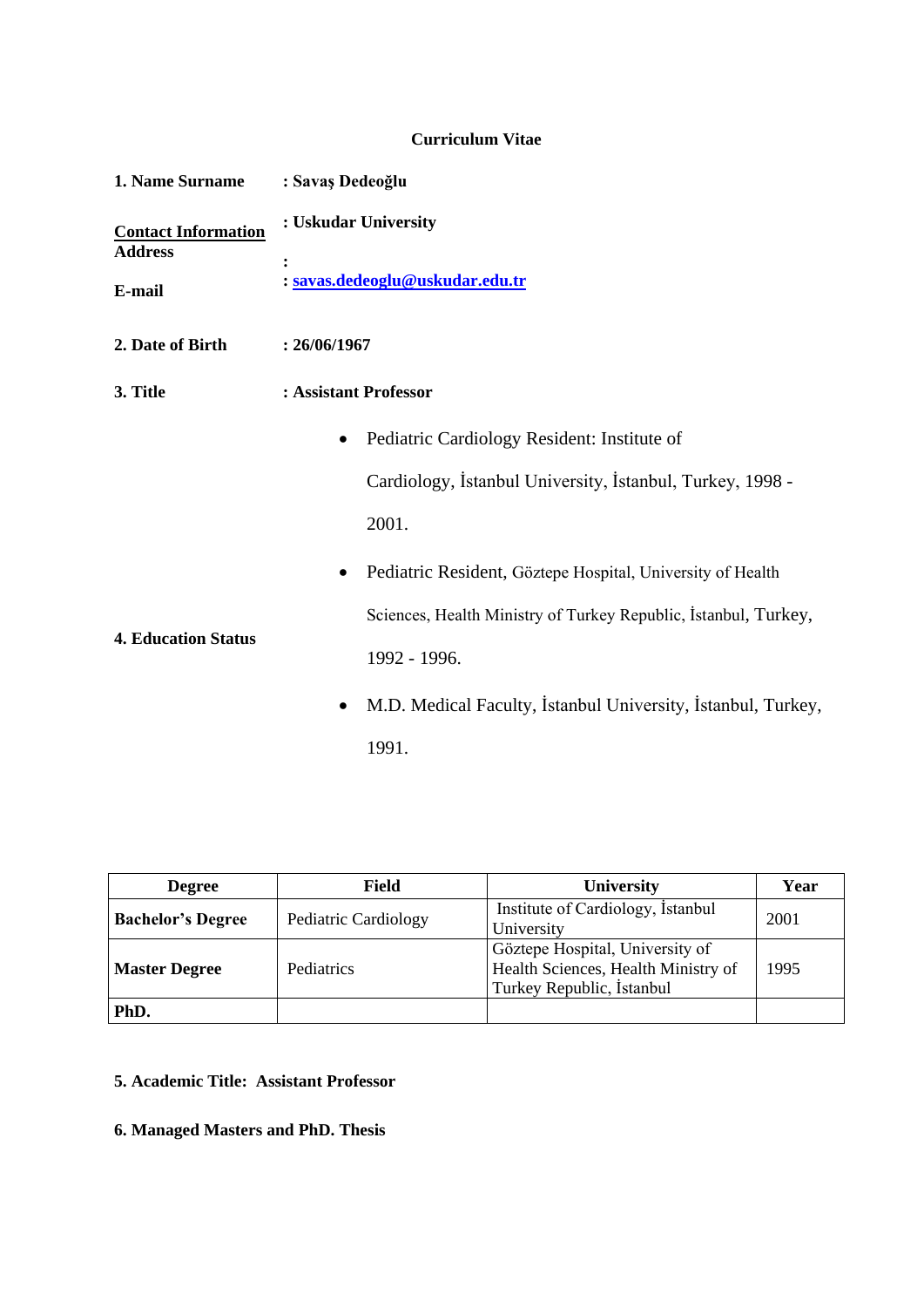**6.1. Master Thesis:** Assesment of the role of iron load on pancreatic B cells in patients with thalassemia major

#### **6.2. Pediatric Cardiology master Thesis:** Evaluation of angiocardiographic findings of patients with

ventricular septal defect and pulmonary atresia

## **7. Publications**

## **7.1. Articles published in international peer-reviewed journals**

**1** Eroğlu AG, Oztunc F, Saltık L, Bakari S, **Dedeoglu S**, Ahunbay G. Evolution of ventricular septal defect with special reference to spontaneus closure rate, subaortic ridge and aortic valve prolapse. Pediatr Cardiol. 2003 Jan-Feb;24(1):31-5

**2** Eroğlu AG, Oztunc F, Saltık L, **Dedeoglu S**, Bakari S, Ahunbay G. Aortic valve prolapse and aortic regurgitation in patients with ventricular septal defect. Pediatr Cardiol. 2003 Jan-Feb;24(1):36-9

#### **7.2. Proceedings Papers Presented in International Scientific Meetings**

#### **7.3. International Books or Book Chapters**

## **7.4. Articles published in national journals**

**1** Öztunç F, Beşikçi R**, Dedeoğlu S**, Saltık İ.L. Adenızine treatment in Albuterol induced supraventricular tachycardia. Journal of Turkish Clinical Cardiology 1997; 10;49-50

**2** Kutlu H, Işık K, Kut A, Yasa O, Ataözden E, **Dedeoğlu S**. A case report of infectious mononucleosis with jaundice. PTT Hospital Medical Journal 1997; 19(1):35—37.

**3** Ünal F, Kutlu H, Ataözden E, Kut A, Özçay S, **Dedeoglu S.** Evaluation of diabetic mother infants in newborn service. Göztepe Medical Journal 1997; 12:201-203.

**4 Dedeoğlu S**, Kut A, Timur Ç, Ataözden E, Işık K, Kutlu H. A rare cause of hepatomegaly: Pepper syndrome Göztepe Medical Journal 1997; 12:240-241.

**5** Timur Ç, Yıldız M, **Dedeoğlu S**, Demir Ş, Işık K, Ural K. Human granulocyte colony stimulating factor (hG-CSF) treatment ina patient with congenital agranulocytosis (Kostmann syndrome). Göztepe Medical Journal 1997; 12:244-246.

**6 Dedeoğlu S**, Işık K, Kut A, Timur Ç, Arslanoğlu İ, Ataözden E, Ünal F. Assesment of the role of iron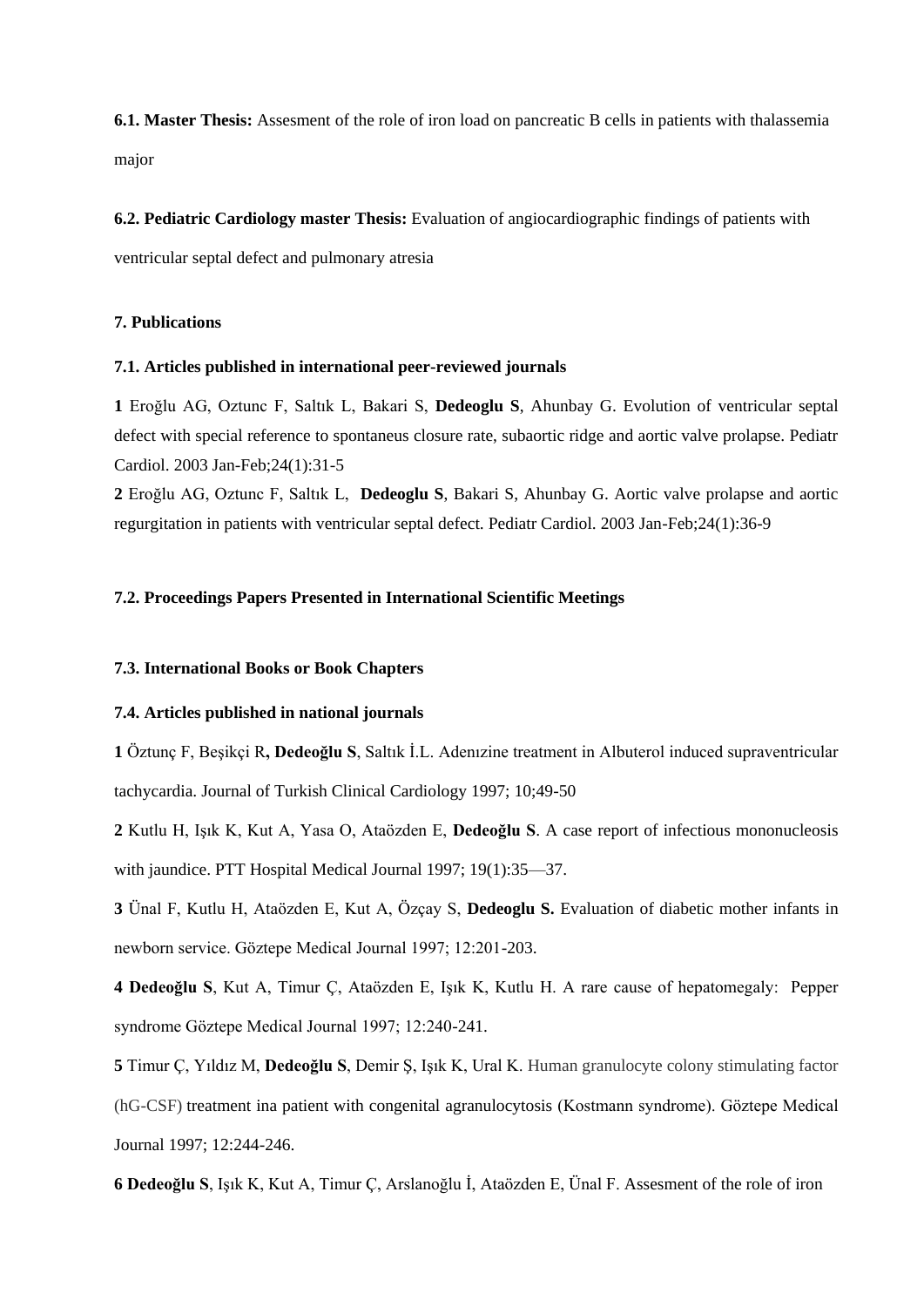load on pancreatic B cells in patients with thalassemia major . Göztepe Medical Journal 1998; 13:13-17.

**7** Kut A, Timur Ç, Ataözden E, Işık K, Şehiraltı V, **Dedeoğlu S**, Özdemir M. Malignant abdominal tumors in childhood: evaluation of 31 patients. PTT Hospital Medical Journal 1998; 20(1):33-34

**8** Ergüven M, Özdoğan T, Özçay S, **Dedeoğlu S,** Özdemir M, Bitik G. Viral, bacterial, parasitic causes of childhood acute gastroenteritis. Göztepe Medical Journal 1998; 13:231-232.

**9** Çiğdem Ulukaya Durakbasa, Murat Mutus, Ferhan Meric, Elif Sirlioglu, Yusuf Ayhan, **Savas Dedeoglu**, Varol Sehiraltı, Nadir Tosyalı, Nurten Andac. Should children with isolated preauricular tags be routinely evaluated for associated renal and cardiac malformations ? Marmara Medical Journal 2004; 17(3 ):109-112.

#### **7.5. Papers presented at National Scientific Meetings**

**1** Kutay Işık, Nurettin Kayaalp, Asım Yörük, Özgür Göknel, Sema Saltık, Mehmet Özdemir, **Savaş Dedeoğlu**. Klinikte G-CSF uygulama sonuçları. 8. Türkiye Antibiyotik Kemoterapi ( ANKEM ) Kongresi, P90, Belek-Antalya, 22-28 Mayıs 1993

**F.b.2** M. Ergüven**, S. Dedeoğlu**, S. Özçay, M. Özdemir, E. Ataözden. Escherichia Coli ile oluşan üriner sistem infeksiyonlarında antibiyotiklere duyarlılığın invitro araştırılması. 9. Türkiye Antibiyotik Kemoterapi ( ANKEM ) Kongresi, P26, Ürgüp-Nevşehir 19-25 Haziran 1994

**F.b.3** M. Ergüven, M. Karal, S. Özçay**, S. Dedeoğlu**, M. Özdemir, G. Bitik. Çocukluk çağı ishallerinde Rotavirus ve bakteriyel ajanların sıklığının araştırılması. XXVI. Türk Mikrobiyoloji Kongresi S278, 11- 15 Nisan 1994, Antalya

**F.b.4 S. Dedeoğlu**, M. Karal, G. Bitik. Poliklinik şartlarında üriner infeksiyonları olan çocuklarda antimikrobik tedavi yaklaşımı. XXVI. Türk Mikrobiyoloji Kongresi S156, 11-15 Nisan 1994, Antalya

**F.b.5** Ç.Timur, V. Şehiraltı, K. Işık, **S. Dedeoğlu,** M. Özdemir. Çocukluk çağında malign abdominal tümörler: 31 olgunun değerlendirilmesi. XXXIX. Milli pediatri Kongresi S244, 4-8 Haziran1995, Ankara **F.b.6** M. Özdemir, K. Işık, O. Yasa, M. Çeleğen, **S. Dedeoğlu,** T. Özdoğan. Akut meningokoksemide prognostik faktörler. XXXIX. Milli pediatri Kongresi S108, 4-8 Haziran1995, Ankara

**F.b.7 S. Dedeoğlu,** Ç.Timur, K.Işık, İ. Arslanoğlu, A. Akkoç. Talasemi majorlu çocuklarda pankreas beta hücre fonksiyon bozukluğunda demir birikiminin irdelenmesi. XXIV. Ulusal Hematoloji Kongresi P159, 11-14 Nisan 1996, İstanbul

**F.b.8** E. Ataözden, M. Ergüven, A. Kut, H. Kutlu, F. Ünal, **S. Dedeoğlu**, S. Özçay. Malign kitle görüntüsü veren bir abdominal tüberküloz olgusu. 2. Ulusal Pediatrik Gastroenteroloji ve Beslenme Kongresi P 67, 9-11 Ekim 1996, İstanbul

**F.b.9** İL. Saltık, K. Öztarhan, AG. Eroğlu, **S. Dedeoğlu**, S. Bakari. Tam tıkalı modifiye Blalock-Taussig şantın transkateter yolla rekanalizasyonu. II. Ulusal Pediatrik Kardiyoloji ve Kalp Cerrahi Kongresi. P23,